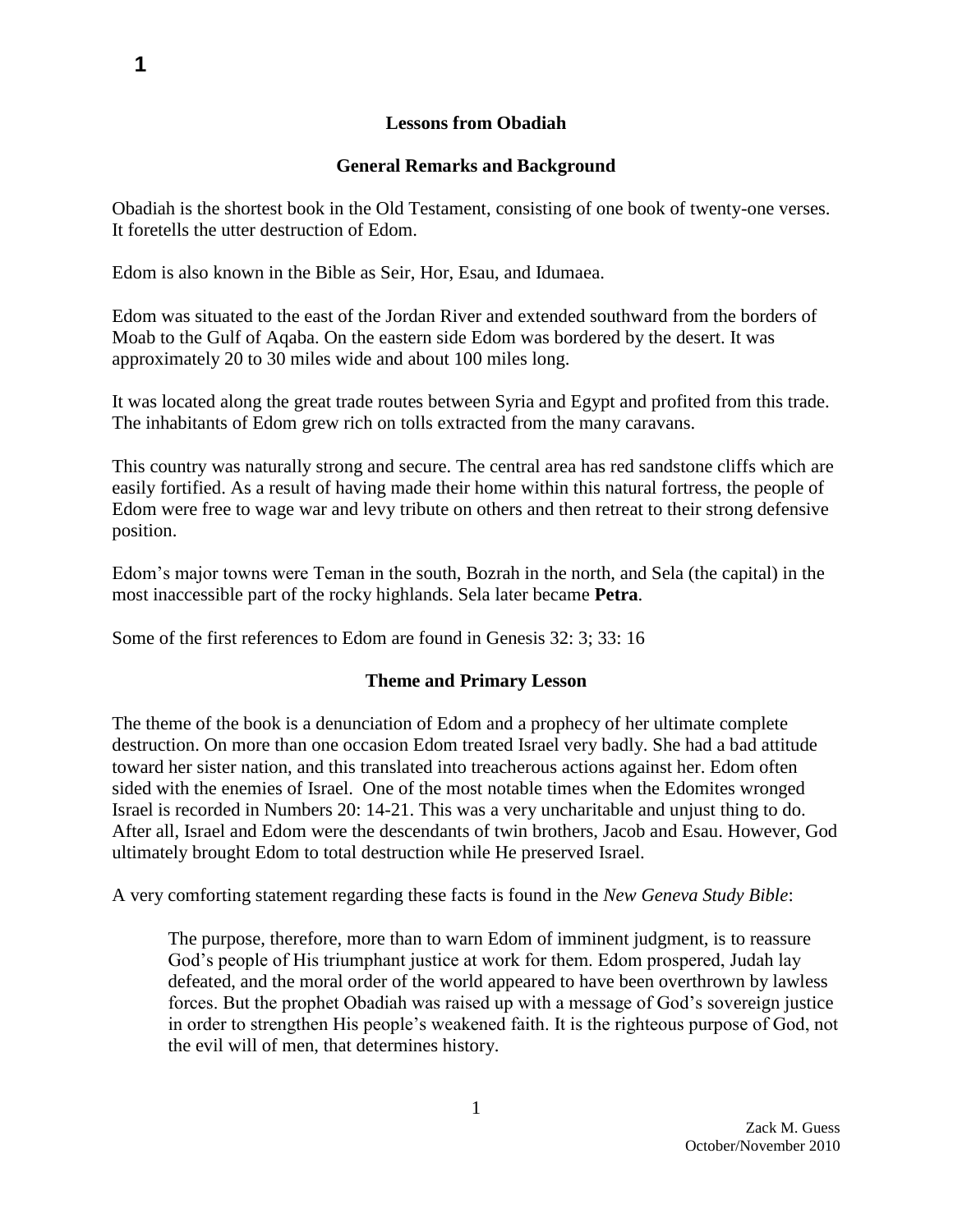When the church suffers at the hands of God's enemies, she needs to return to the prophecy of Obadiah and renew her faith in the just God revealed there. He cares for His persecuted people, and behind their present circumstances He is always at work for them.

John Gill also draws this lesson as he writes that "the subject of it is Edom, whose destruction is foretold, and is to be considered as a type of the enemies of Christ and his kingdom…"

David later subdued Edom and made them subservient to Israel. This is found in 2 Samuel 8: 3, 14. This event could very well be at least a partial fulfillment of the prophecy in Genesis 25:23, "And the LORD said unto her, Two nations are in thy womb, and two manner of people shall be separated from thy bowels; and the one people shall be stronger than the other people; and the elder shall serve the younger." Paul refers to this prophecy in Romans 9: 12.

### **Outline**

A very simple outline of the book is drawn from *Unger's Bible Handbook*:

Edom's Destruction Foretold, 1-9 Cause of Edom's Fall, 10-14 The Day of the Lord, 15-21

#### **Gleanings and Lessons**

#### **Pride**

We find from verses three and four that judgment came upon Edom because of her pride. Edom was proud of and trusted in her strong defensive position. Due to her unique geographical situation, Edom was almost impregnable. Her capital city was Petra. This incredible place is the number one tourist attraction in the nation of Jordan even now.

The entrance to the city is through the *Siq*, a narrow gorge, about a mile in length, which is flanked on either side by soaring, high cliffs. The city, itself, is surrounded by mountains.

Experts say that because of this deep gorge through which Petra is entered, it would be possible for a dozen men to hold it against an army. Even if the *siq* were breached, it would be possible for the inhabitants to carry on a successful defense from the mountains. From a human standpoint it is hard to imagine a safer spot than Edom and its capital city of Petra.

Yet God said that He would bring the seemingly indestructible city to utter ruin. He said in verse five that Edom would be worse off than if robbers had spoiled her or if she had been picked like a grape vine. At least the robbers would have left something and the grape-gatherers would have left a few grapes to glean. But her enemies would leave her absolutely nothing!

**2**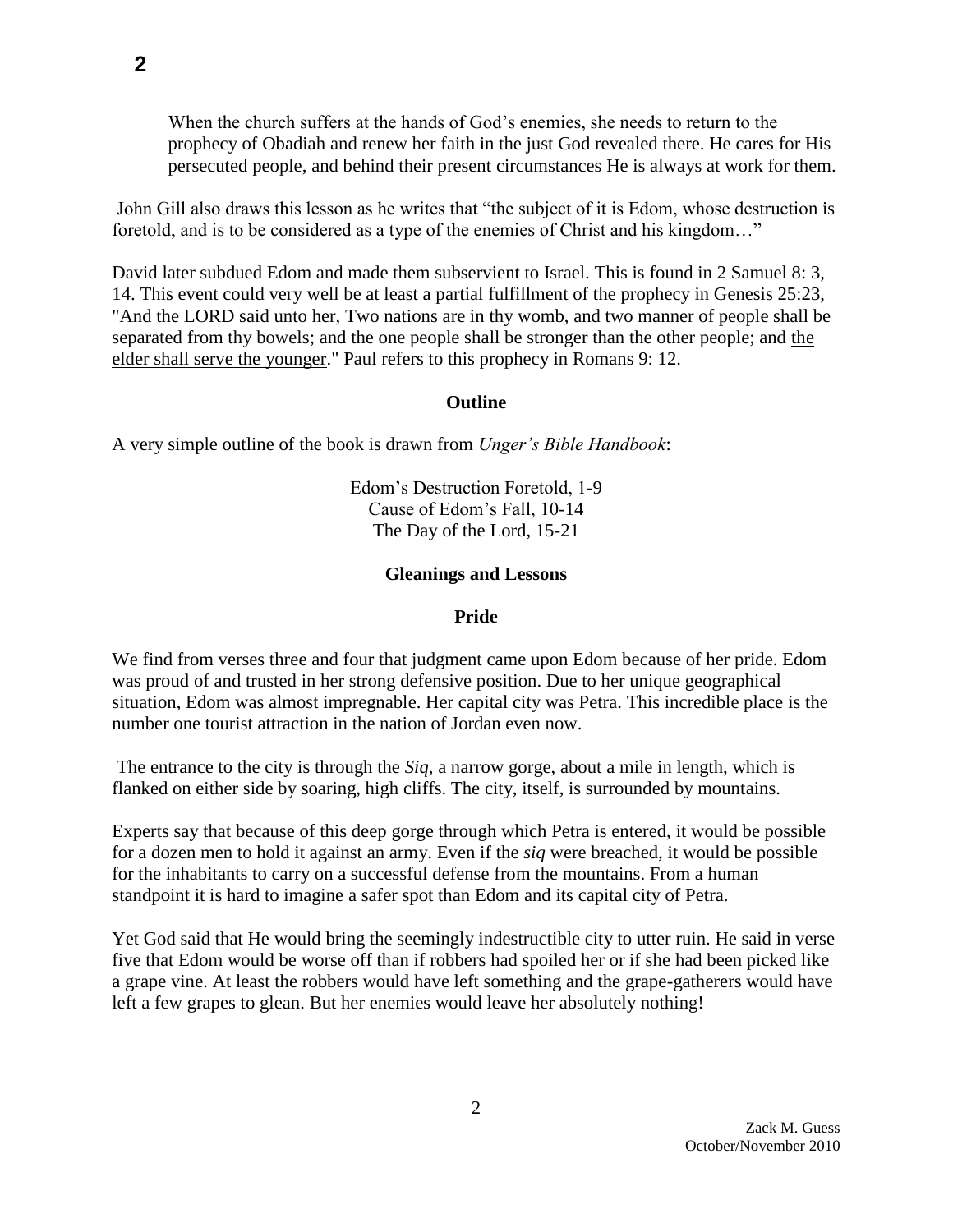Pride is a horrible sin. We do not realize how terrible or how subtle this sin is. Would we say that a man is a good man, but he is a thief? Of course not! But would we say that a man is a good man, but he is a proud man?

Pride seems to be the master sin, which leads to many other sins. Satan used an appeal to pride to tempt Eve in the garden and he still uses that as a tactic today. Pride is an attempt to be as God. It is the idea that we can get along without God. In His mercy God often chastises His people and allows great troubles to come into their lives to teach them humility and dependence on Him. The wicked are proud because they feel no need of God. They ridicule the righteous and say that their religion is a crutch. David speaks of them in Psalms 10:4, "The wicked, through the pride of his countenance, will not seek after God: God is not in all his thoughts."

God often lets the wicked go on their way with no trouble in their lives. Because of this they become more and more lifted up with pride. We read of this in Psalms 73:6, "Therefore pride compasseth them about as a chain; violence covereth them as a garment."

Pride is bad for an individual and it is bad for a nation. Another thing for which Edom was proud was for all her alliances. But these allies eventually turned against her and betrayed her. We read of this in verse seven.

The United States also must not trust in her diplomacy and alliances. The only thing in which a nation is ever secure is a humble and obedient relationship with God.

Israel also made the same mistake as Edom and often trusted in alliances with other nations rather than reliance on God. We read of one instance of this in Isaiah 31:1, "Woe to them that go down to Egypt for help; and stay on horses, and trust in chariots, because they are many; and in horsemen, because they are very strong; but they look not unto the Holy One of Israel, neither seek the LORD!"

# **Trusting in Wisdom**

Looking at verse 6 we see that another mistake that the Edomites made was to trust in their wisdom. The Edomites had a well-established reputation for exceptional wisdom in conducting their affairs of state. This can be seen from Jeremiah 49:7, "Concerning Edom, thus saith the LORD of hosts; Is wisdom no more in Teman? is counsel perished from the prudent? is their wisdom vanished?" Remember that Teman was one of the principal cities of Edom.

However, when the Lord judges a people He often removes their wisdom from them and they simply cannot think straight. Their decisions are often disastrous. The Lord said the same thing about Israel in Isaiah 29:13-14, "Wherefore the Lord said, Forasmuch as this people draw near me with their mouth, and with their lips do honour me, but have removed their heart far from me, and their fear toward me is taught by the precept of men: Therefore, behold, I will proceed to do a marvellous work among this people, even a marvellous work and a wonder: for the wisdom of their wise men shall perish, and the understanding of their prudent men shall be hid."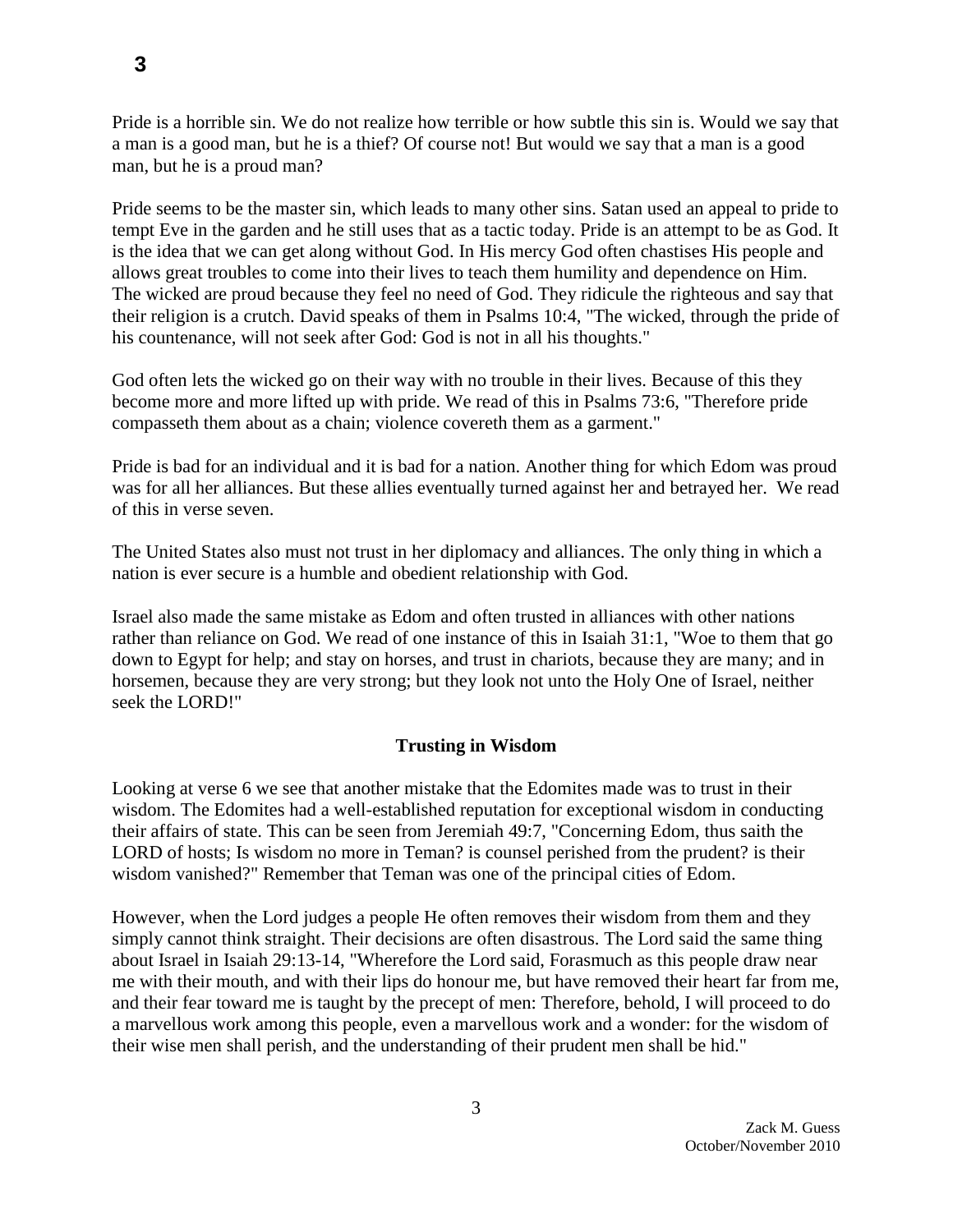Commenting on this passage Paul wrote in 1 Corinthians 1:19-21, "For it is written, I will destroy the wisdom of the wise, and will bring to nothing the understanding of the prudent. Where is the wise? where is the scribe? where is the disputer of this world? hath not God made foolish the wisdom of this world? For after that in the wisdom of God the world by wisdom knew not God, it pleased God by the foolishness of preaching to save them that believe."

When people indulge in hatred, like the Edomites did to their Israelite brethren, what wisdom they have departs. The apostle wrote of this in 1 John 2:10-11, "He that loveth his brother abideth in the light, and there is none occasion of stumbling in him. But he that hateth his brother is in darkness, and walketh in darkness, and knoweth not whither he goeth, because that darkness hath blinded his eyes."

Individuals and nations must realize that according to Proverbs 9:10, "The fear of the LORD is the beginning of wisdom: and the knowledge of the holy is understanding."

True wisdom is accompanied by humility and a peaceable disposition as we learn from James 3:13-18, "Who is a wise man and endued with knowledge among you? let him shew out of a good conversation his works with meekness of wisdom. But if ye have bitter envying and strife in your hearts, glory not, and lie not against the truth. This wisdom descendeth not from above, but is earthly, sensual, devilish. For where envying and strife is, there is confusion and every evil work. But the wisdom that is from above is first pure, then peaceable, gentle, and easy to be intreated, full of mercy and good fruits, without partiality, and without hypocrisy. And the fruit of righteousness is sown in peace of them that make peace."

In the United States we need **personal** and **national** humility, and a reverent fear of God. Only then will we be truly wise.

Solomon wrote of the only way to make wise decisions in Proverbs 3:5-6, "Trust in the LORD with all thine heart; and lean not unto thine own understanding. In all thy ways acknowledge him, and he shall direct thy paths."

### **If My People…**

(I have gleaned the following thoughts from *The Minor Prophets* by J. M. Boice)

Here is the duty of the Christian community within a nation, however large or small that community may be $\rightarrow$  2 Chronicles 7:14, "If my people, which are called by my name, shall humble themselves, and pray, and seek my face, and turn from their wicked ways; then will I hear from heaven, and will forgive their sin, and will heal their land."

God may bring healing to the land because of the **remnant!** 

1. We must humble ourselves. Humility is the opposite of pride.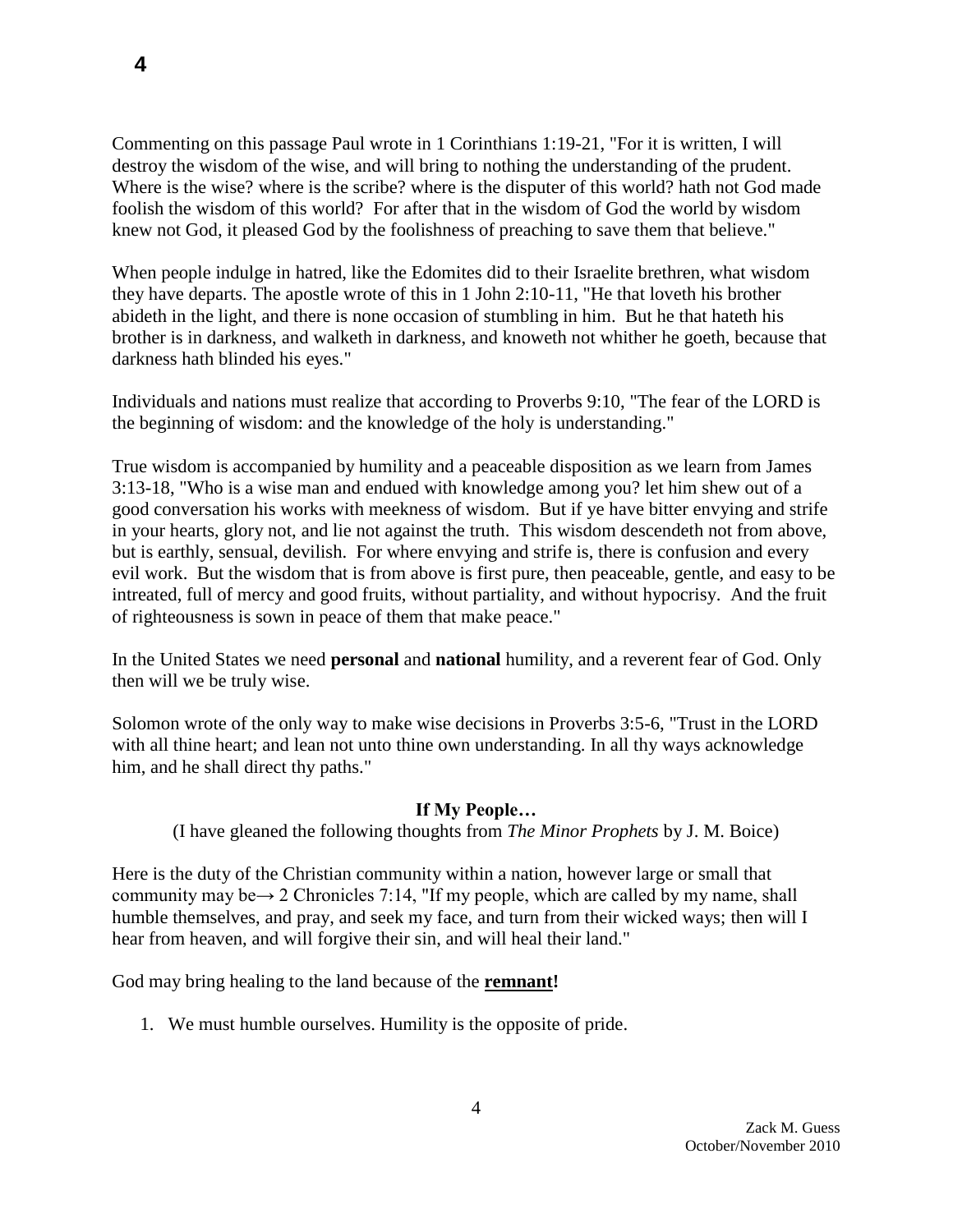- 2. We must pray. We must spend time with God.
- 3. We must seek God's face. What would God have us personally to do? Seek His face $\rightarrow$ Psalms 32:8, "I will instruct thee and teach thee in the way which thou shalt go: I will guide thee with mine eye."

Psalms 27:8, "When thou saidst, Seek ye my face; my heart said unto thee, Thy face, LORD, will I seek."

Psalms 105:4, "Seek the LORD, and his strength: seek his face evermore."

4. We must turn from our wicked ways. We must first recognize that many of **our** ways are wicked.

## **A Loss of Courage**

Verse 9 tells us that even the "mighty men" of Edom would be "dismayed" and because of this lack of ability to courageously fight, would be slaughtered. The Hebrew word translated "dismayed" here is *chathath*. It is translated in other places in the Old Testament as "discouraged, scared, terrified, amazed, affrighted, broken, confounded." When the Lord removes His presence, even the bravest man becomes a coward. This is true not only of children of God. A study of history will show that there are times in a nation's existence when the people are vibrant, strong, courageous, and optimistic. There are other times when they seem to lose their way and even their morale and motivation. One thing that will certainly eventually lead to a lack of courage is a sense of guilt. This is plainly taught in Proverbs 28:1, "The wicked flee when no man pursueth: but the righteous are bold as a lion."

Ultimately courage comes from the Lord. The entire army of Israel, including King Saul, cowered before the Philistines and their champion, Goliath. Young David, however, had the courage of a lion.

We now come to the second division of this prophecy which is:

### **The Cause of Edom's Fall, 10-14**

Looking at these five verses it is plain to see that God's judgment on Edom was because of her persistent mistreatment of Israel. Commentators are not in complete agreement when the things here enumerated happened. There are several historical possibilities. To know all the details of when these things occurred is not important. We who know that the Bible is the inspired word of God know that these are descriptions of historical realities.

The sad fact is that Edom did not treat her sister nation, Israel, as she should have, and God was highly displeased because of this. Eventually Edom was totally destroyed and went out of existence as a separate nation because of God's judgment. We must remember that Edom and Israel were the descendants of twin brothers, Jacob and Esau, and that they should have treated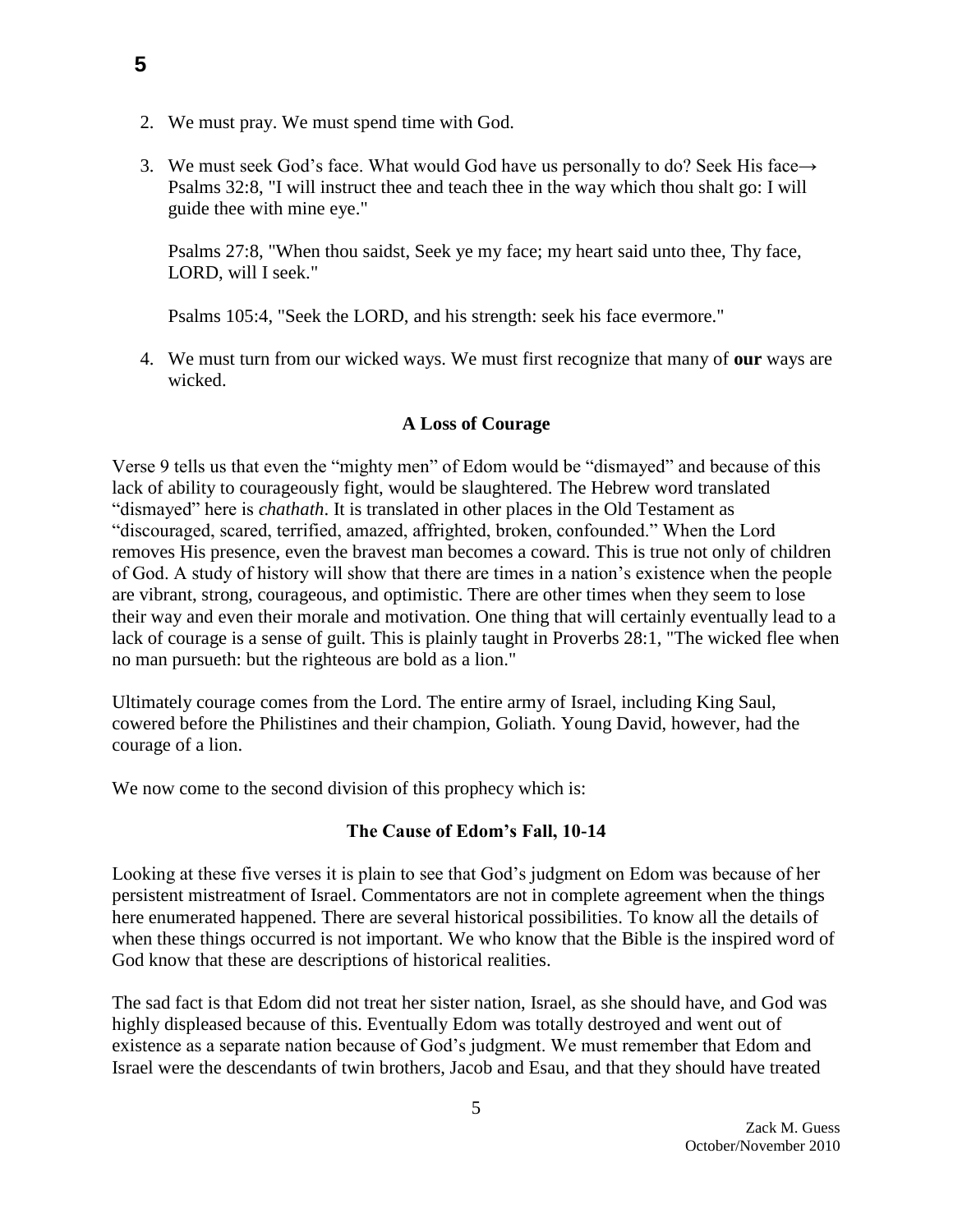one another as brethren. We must also remember that Israel was God's chosen nation, the one with the inspired prophets, the Levitical priesthood, the tabernacle, the temple, and the custodians of the Old Testament word of God. This chosen nation was the one from whom the promised Messiah would come. It was highly displeasing to God for a nation to mistreat His special nation.

We should learn a very practical lesson from this. God intends for us to love our brethren, especially our brethren in the Lord. Paul wrote in Galatians 6:10, "As we have therefore opportunity, let us do good unto all men, especially unto them who are of the household of faith." Peter tells us in 1 Peter 2:17, "Honour all men. Love the brotherhood. Fear God. Honour the king."

We must not be callous and indifferent about the welfare and needs of our brethren. We must not have the wicked attitude of Cain. When the Lord asked Cain where his brother, Abel, was, Cain answered contemptuously, "...I know not: Am I my brother's keeper?" (Gen. 4: 9).

In contrast to this Abraham went to the rescue of Lot, when Lot was taken captive. Abraham did this even though Lot had mistreated him with an attitude of greed, and was in trouble because he was in the wrong place. Even with these factors, Abraham immediately and vigorously went to Lot's aid when he heard that he was in trouble. (See Gen. 14).

# **The Progressive Nature of Sin**

There seems to be another very valuable lesson we can learn here in our study of Obadiah. It appears that Edom's behavior toward Israel went from bad to worse. At first she merely "stood on the other side" and watched as Israel was spoiled by her enemies. (v. 11). She did not help Israel in her time of trouble, but she was not actively engaged against her. Then she began to rejoice against Israel and to speak proudly against her. (v. 12). Progressing downwardly in her behavior against her sister nation, Edom next actually entered Israel and took spoil from her. (v. 13). Finally, she captured some of the Israelites who were fleeing and turned them over to their enemies. (v. 14).

This is the way that sin works. Once begun on a course of sin we degenerate rapidly unless we are blessed to repent. This retrogression is plainly seen in James 1:13-15, "Let no man say when he is tempted, I am tempted of God: for God cannot be tempted with evil, neither tempteth he any man: But every man is tempted, when he is drawn away of his own lust, and enticed. Then when lust hath conceived, it bringeth forth sin: and sin, when it is finished, bringeth forth death."

A very sad and depressing account of how, when people deny the claims of God on them and begin to go away from Him, is recorded in Romans 1: 18-32. Right in the middle of this passage, we read in Romans 1:28, "And even as they did not like to retain God in their knowledge, God gave them over to a reprobate mind, to do those things which are not convenient…"

The first time that sin rears its ugly head, we must immediately deal with it.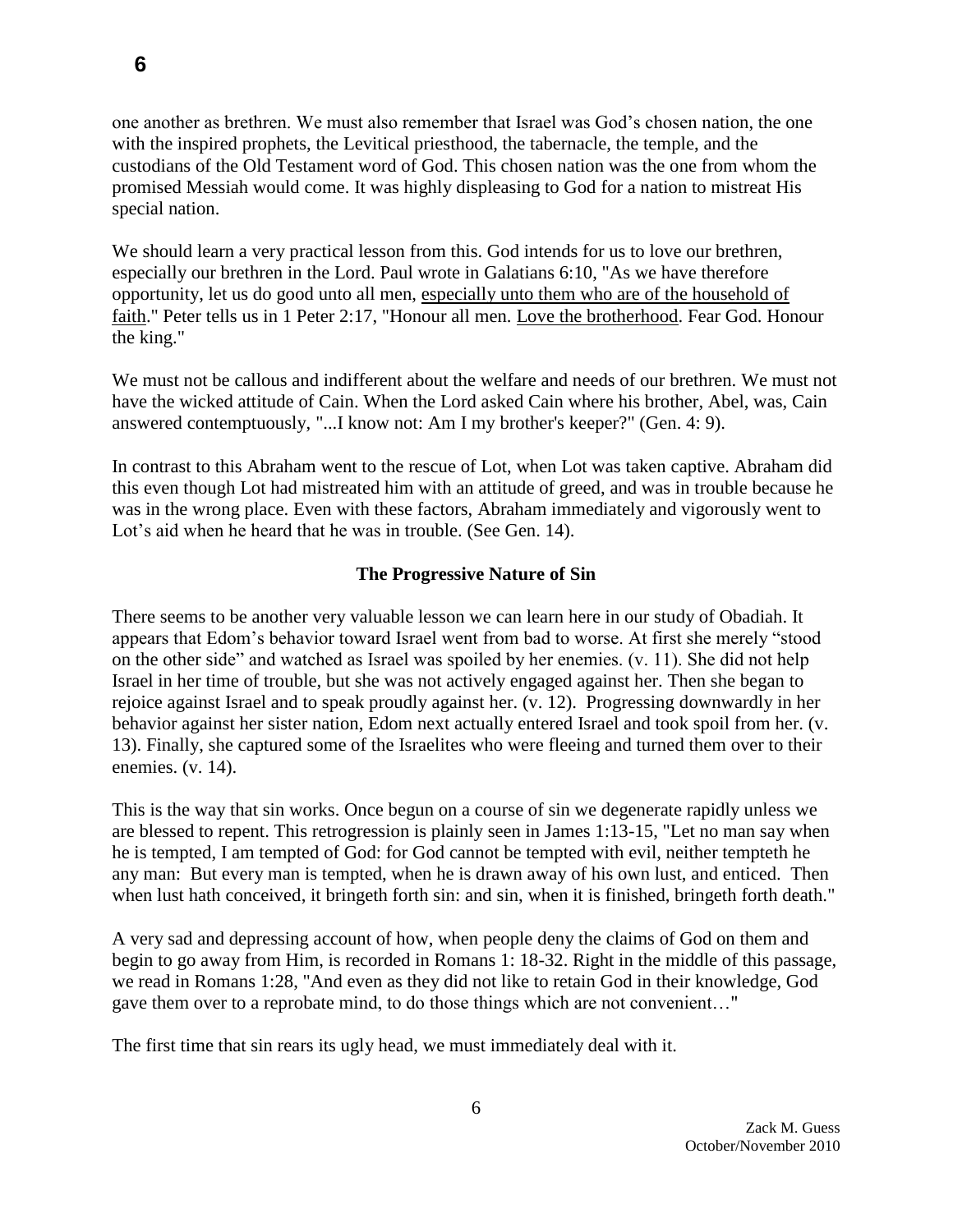We come now to the third division of this prophecy which is:

#### **The Day of the Lord, 15-21**

We are reminded here that God has control of all nations, not just Israel. This is plain from such Scriptures as Jeremiah 25:17, "Then took I the cup at the LORD'S hand, and made all the nations to drink, unto whom the LORD had sent me…" Daniel also made this clear in his prophecy as is recorded in Daniel 4:35, "And all the inhabitants of the earth are reputed as nothing: and he doeth according to his will in the army of heaven, and among the inhabitants of the earth: and none can stay his hand, or say unto him, What doest thou?"

Solomon witnessed to this same truth in Proverbs 8:15-16, "By me kings reign, and princes decree justice. By me princes rule, and nobles, even all the judges of the earth."

The destruction of the actual nation of Edom is here being prophesied, but Edom here also seems to be used as an example of all the enemies of God's people. When history comes to an end only the people of God will still be standing; all their enemies will finally be destroyed!

Many times the enemies of God's people have rejoiced over them when they have been in trouble. But at the last it is God' children who shall eternally rejoice over all their enemies. At one time Edom had been in an exalted position and Israel had been desolate. However, at His appointed time, God turned the tables as we see from Ezekiel 35:15, "As thou didst rejoice at the inheritance of the house of Israel, because it was desolate, so will I do unto thee: thou shalt be desolate, O mount Seir, and all Idumea, even all of it: and they shall know that I am the LORD."

There is an expression that we sometime use that "he laughs best who laughs last." Well, God, and His people as they are secure in Him, will, indeed, have the last laugh. The psalmist comments on this in Psalms 2:1-4, "Why do the heathen rage, and the people imagine a vain thing? The kings of the earth set themselves, and the rulers take counsel together, against the LORD, and against his anointed, saying, Let us break their bands asunder, and cast away their cords from us. He that sitteth in the heavens shall laugh: the Lord shall have them in derision."

In these verses, which tell of the literal deliverance of the nation of Israel from her enemies, there is a deeper lesson of the spiritual deliverance of God's people from all their spiritual enemies. I agree with the following comforting quotation from John Gill as he comments on verse 17 of Obadiah's prophecy:

**But upon Mount Zion shall be deliverance**… Not only by Cyrus, at the end of the seventy years' captivity; and by the Maccabees from the Idumeans, and other enemies; but by the Messiah; for not merely temporal deliverance is here intended, unless as a shadow, type, and figure; but spiritual deliverance from the law, sin, Satan, the world, death, hell, and wrath to come, by Christ; who is the Deliverer that should both come to Zion and out of Zion, and who has wrought the above deliverance for Zion, his church and people; and where it is preached and proclaimed, and where those who are delivered come and dwell…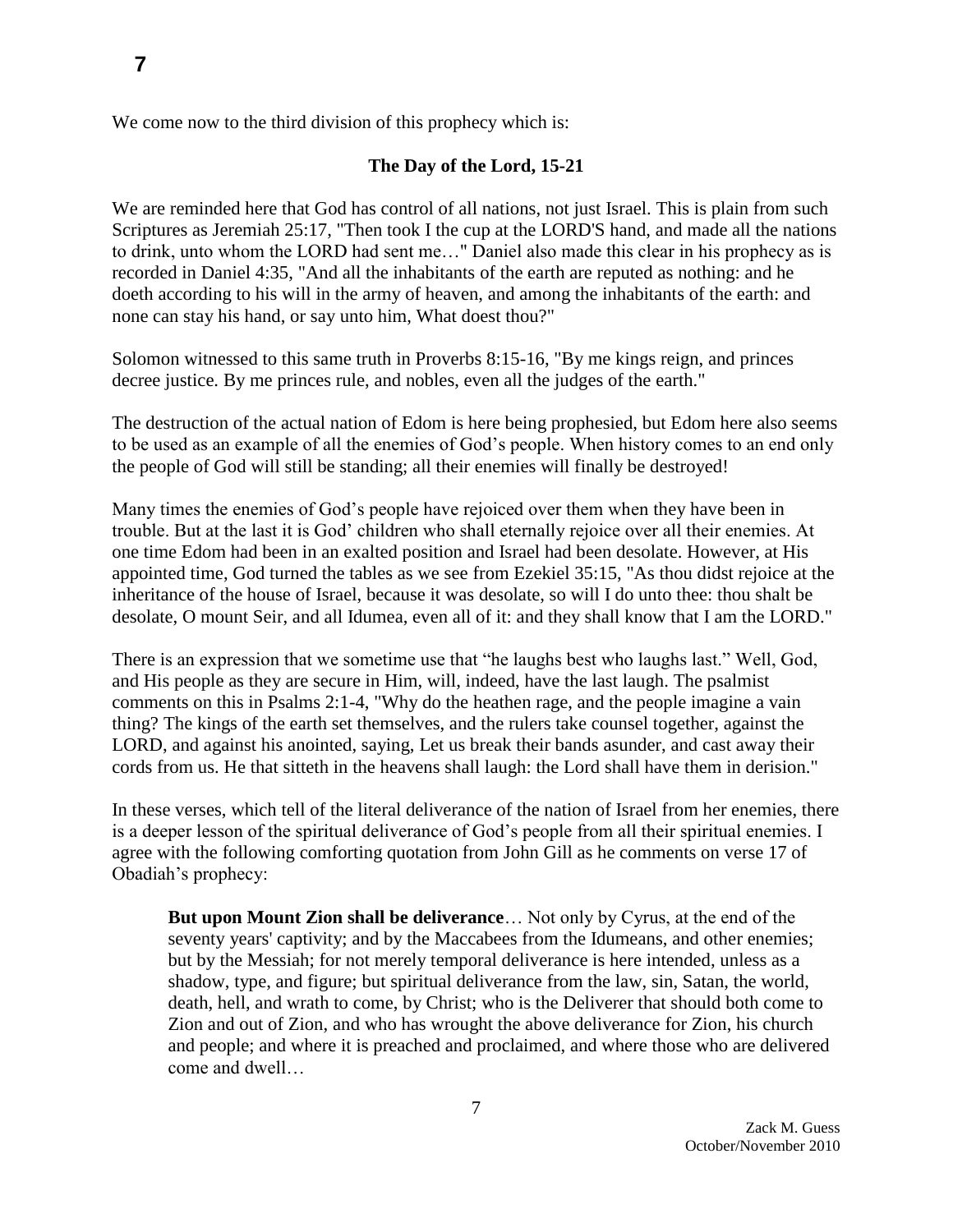I believe that Gill is warranted in drawing such lessons as these from the Old Testament prophets because of this glorious quotation from 1 Peter 1:10-12, "Of which salvation the prophets have enquired and searched diligently, who prophesied of the grace that should come unto you: Searching what, or what manner of time the Spirit of Christ which was in them did signify, when it testified beforehand the sufferings of Christ, and the glory that should follow. Unto whom it was revealed, that not unto themselves, but unto us they did minister the things, which are now reported unto you by them that have preached the gospel unto you with the Holy Ghost sent down from heaven; which things the angels desire to look into."

In interpreting prophecy in this way I am following what Elder Michael Gowens calls the interpretive view of IDEALSIM in his book, *Glory to Come: A Framework for Understanding Future Things*. He is concerned mainly with the book of *Revelation*, but I think that what he says applies to a great extent to many of the Old Testament prophecies also. He gives a brief summary of this view in the following paragraph:

This view is also called the "kingdom historical" view. The "idealist" sees Revelation as a panorama of the cosmic conflict between good and evil over the span of human history, with good triumphing in the end. It contends that Revelation is written in symbolic language not because it is a secret code to be unlocked or an esoteric puzzle to be solved, but because it is concerned to teach general spiritual principles regarding the spiritual warfare in which the believer is involved. These principles had a specific application to the seven churches in Asia Minor. They also have a wider application to believers in every age who find themselves in the throes of spiritual conflict. The universal warfare between the kingdom of God and the kingdoms of this world will be consummated when the Risen Christ returns, "riding a White Horse" (Rev. 19: 11), to vanquish His foes and bring everlasting peace and safety to His people.

It is certainly true that the events recorded in *Obadiah* and the other prophetic books record actual historical events for us. It is also true that in many cases these historical realities teach farreaching spiritual lessons. The New Testament Christian can draw much useable information and comfort from these prophecies. Paul alluded to this in Romans 15:4, "For whatsoever things were written aforetime were written for our learning, that we through patience and comfort of the scriptures might have hope."

This is not only true of the prophetic books of the Old Testament. Even in reference to the Wilderness Journey of the children of Israel, it is written in 1 Corinthians 10:11, "Now all these things happened unto them for ensamples: and they are written for our admonition, upon whom the ends of the world are come."

Showing how relevant and valuable the Old Testament is to us today, it is said of the Lord Jesus in Luke 24:27, "And beginning at Moses and all the prophets, he expounded unto them in all the scriptures the things concerning himself."

Including every section of the Old Testament and its relevance to New Testament saints, it is written in Luke 24:44, "And he said unto them, These are the words which I spake unto you,